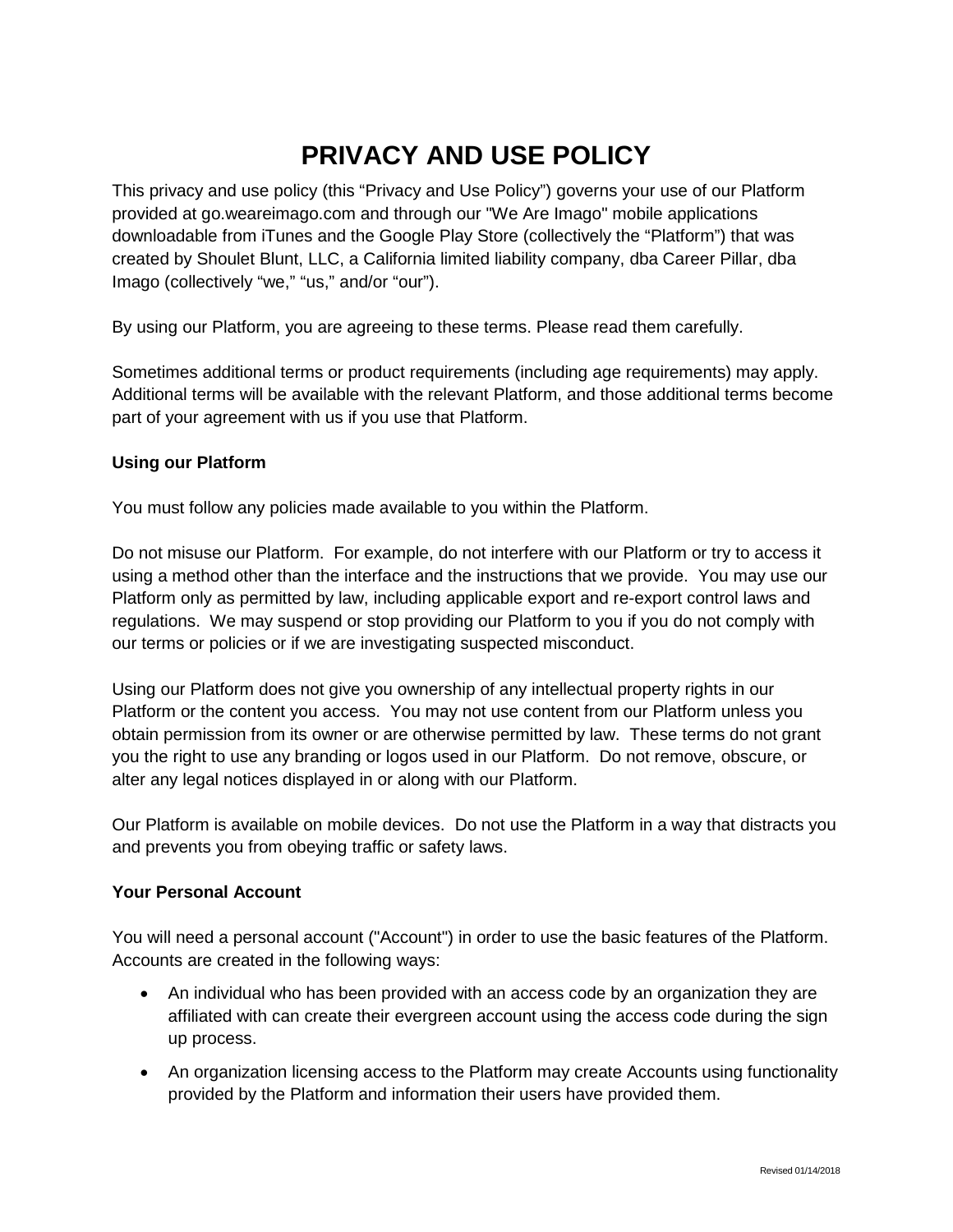• We may create Accounts using functionality provided by the Platform.

To protect your Account, keep your password confidential. You are responsible for the activity that happens on or through your Account. Try not to reuse your Account password on thirdparty applications.

## **Privacy**

This Privacy and Use Policy explains how we treat your personal data and protect your privacy when you use our Platform. By using our Platform, you agree that we can use such data in accordance with our Privacy and Use Policy.

## **User Provided Information**

We obtain information you provide when you create your Account on the Platform. When you or your affiliated organization create an Account and use the Platform, you generally provide user-provided information, including but not limited to: (a) your name, email address, age, username, password and other registration information; (b) transaction-related information, such as when you respond to any offers or download or use Platforms from us; (c) information you provide us when you contact us for help; (d) information you enter into our system when using the Platform, such as contact information, educational status, work history, and other personal information needed for optimized use of the Platform ("User Provided Information").

We may use the User Provided Information to contact you from time-to-time to provide you important information and required notices, including automated Platform generated notices, which can be turned on and off in the Account settings.

## **Automatically Collected Information**

We may also collect certain information about you automatically, including, but not limited to, the type of mobile device you use, your mobile device's unique device ID, the IP address of your mobile device, your mobile operating system, the type of mobile Internet browsers you use, current location and information about the way you use the Platform ("Automatically Collected Information").

## **Do you collect real-time location information of my device?**

When you visit the mobile Platform, we may use GPS technology (or other similar technology) to determine the city you are located within and display a location map with relevant system content, primarily displaying work-based experience opportunities. We will not share your current location with other users or partners.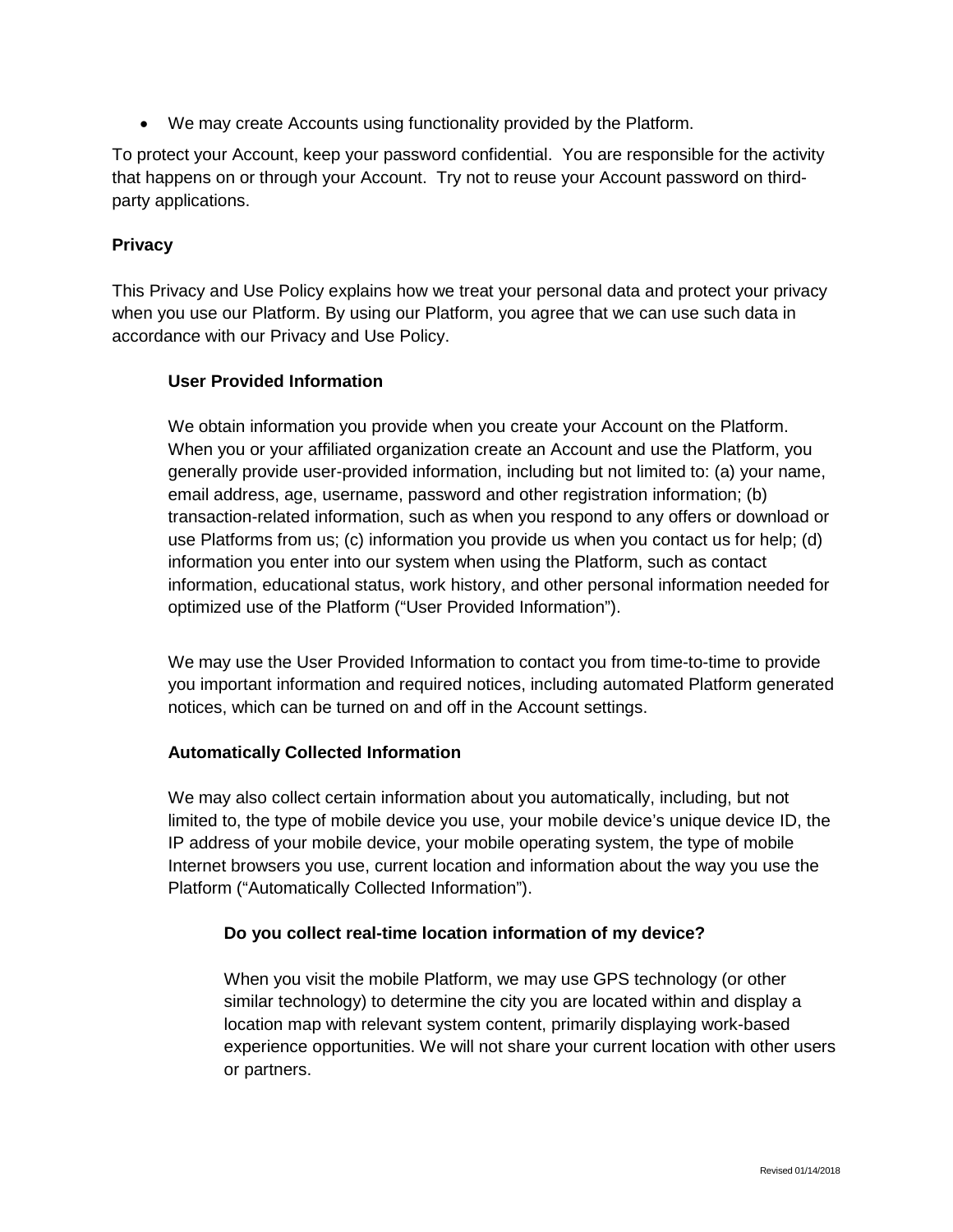If you do not want the Platform to use your real-time location for the purposes set forth above, you can turn off the location services in the application settings on your mobile device.

## **Do third parties see and/or have access to my information maintained in the Platform?**

Yes, but only in the limited ways described in this Privacy and Use Policy.

We may disclose User Provided Information and Automatically Collected Information:

- as required by law, such as to comply with a subpoena, or similar legal process;
- when we believe in good faith that disclosure is necessary to protect our rights, protect your safety or the safety of others, investigate fraud, or respond to a government request;
- with our trusted service providers who work on our behalf and who have agreed to adhere to the rules set forth in this Privacy and Use Policy.
- if we are involved in a merger, acquisition, or sale of all or a portion of our assets, in which case you will be notified via email and/or a prominent notice on our website of any such change in ownership involving the use of this information, as well as any choices you may have regarding the use of this information.

# **What are my opt-out rights?**

You can easily stop all collection of information by the Platform by ceasing use of the Platform at go.weareimago.com and uninstalling the Platform from your mobile device. You can uninstall the Platform by using the standard uninstall processes of your mobile device(s). You can also uninstall the Platform from your mobile device via the mobile marketplace you downloaded it from.

## **Data Retention Policy, Managing Your Information**

We will retain User Provided Information for as long as you use the Platform and for a reasonable time thereafter. We will retain Automatically Collected Information for up to 36 months in its non-aggregated state, and thereafter may store it in an aggregated state indefinitely. If you'd like us to delete your User Provided Information, please contact us at support@weareimago.com. We will respond to your request in a reasonable time. Please note that, if you plan to continue using the Platform, some or all your User Provided Information may be required for the Platform to function properly.

## **Children's Information and COPPA Compliance**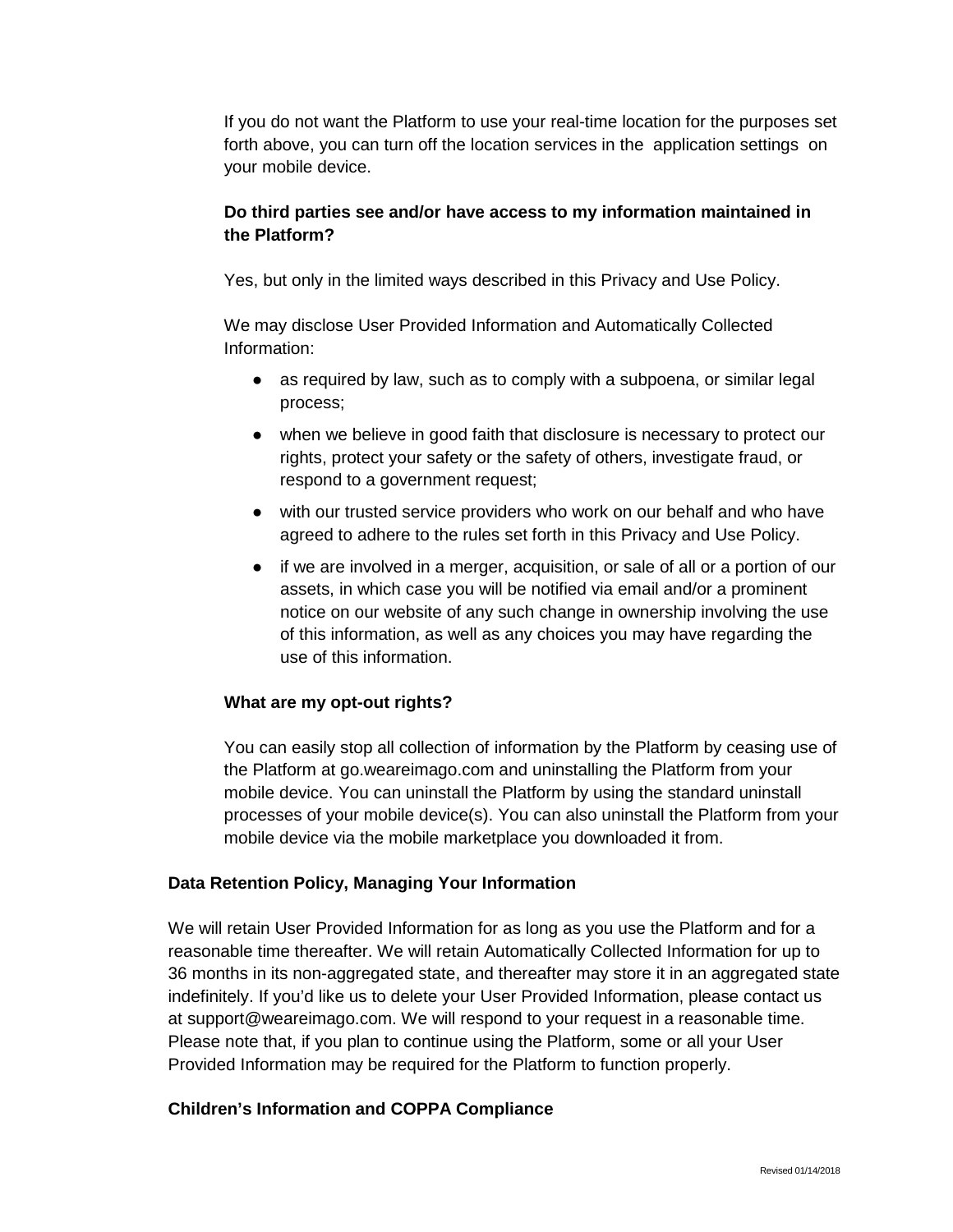We comply with the Children's Online Privacy Protection Act (COPPA) (15 U.S.C. §§ 6501-6505; 15 C.F.R. Part 312; as currently in effect and as may be amended), which provides additional privacy protections to children under the age of 13. For more information about COPPA and general tips about protecting children's online privacy, we recommend parents visit [the FTC's website devoted to protecting children's privacy](https://www.consumer.ftc.gov/articles/0031-protecting-your-childs-privacy-online)  [online.](https://www.consumer.ftc.gov/articles/0031-protecting-your-childs-privacy-online)

We are committed to protecting the privacy of children who use the Platform. Some of the features of our Platform are age-restricted so that children are not able to use or access those features, and we do not knowingly collect personal information from children relating to those features.

Consistent with the requirements of COPPA, when we know the Platform is going to be used by children, or in any instance where we ask for age and determine the user is age 12 or under, we will ask for a parent or guardian email address before we collect any personal information from the child. In such cases, we will provide notice and, where appropriate, obtain consent, for children age 12 or under who use the Platform.

For school-based activities, COPPA allows teachers and school administrators to act on behalf of parents to provide consent for the collection of personal information from children. Schools should always notify parents about these activities.

If you believe your child has provided us information for non-school-based activities, and you or another parent or guardian has not received an email from us providing notice or seeking consent, you may request that your child's information be deleted from our records by emailing support@weareimago.com. Upon receipt of your request, we will delete the information within a reasonable time.

In the event we discover we have collected information from a child in a manner inconsistent with COPPA's requirements, we will either delete the information or immediately seek the parent's consent for that collection.

## **FERPA and SOPIPA Compliance**

We make every effort to ensure consistency with the federal Family Educational Rights and Privacy Act (FERPA) (20 U.S.C. § 1232g; 34 C.F.R. Part 99; as currently in effect and as may be amended), which protects the privacy of student records. We also comply with California's Student Online Personal Information Protection Act (SOPIPA) (Cal. Bus & Prof. Code § 22584 *et seq*., as currently in effect and as may be amended), which protects the personally identifiable information of K-12 students.

## **Security**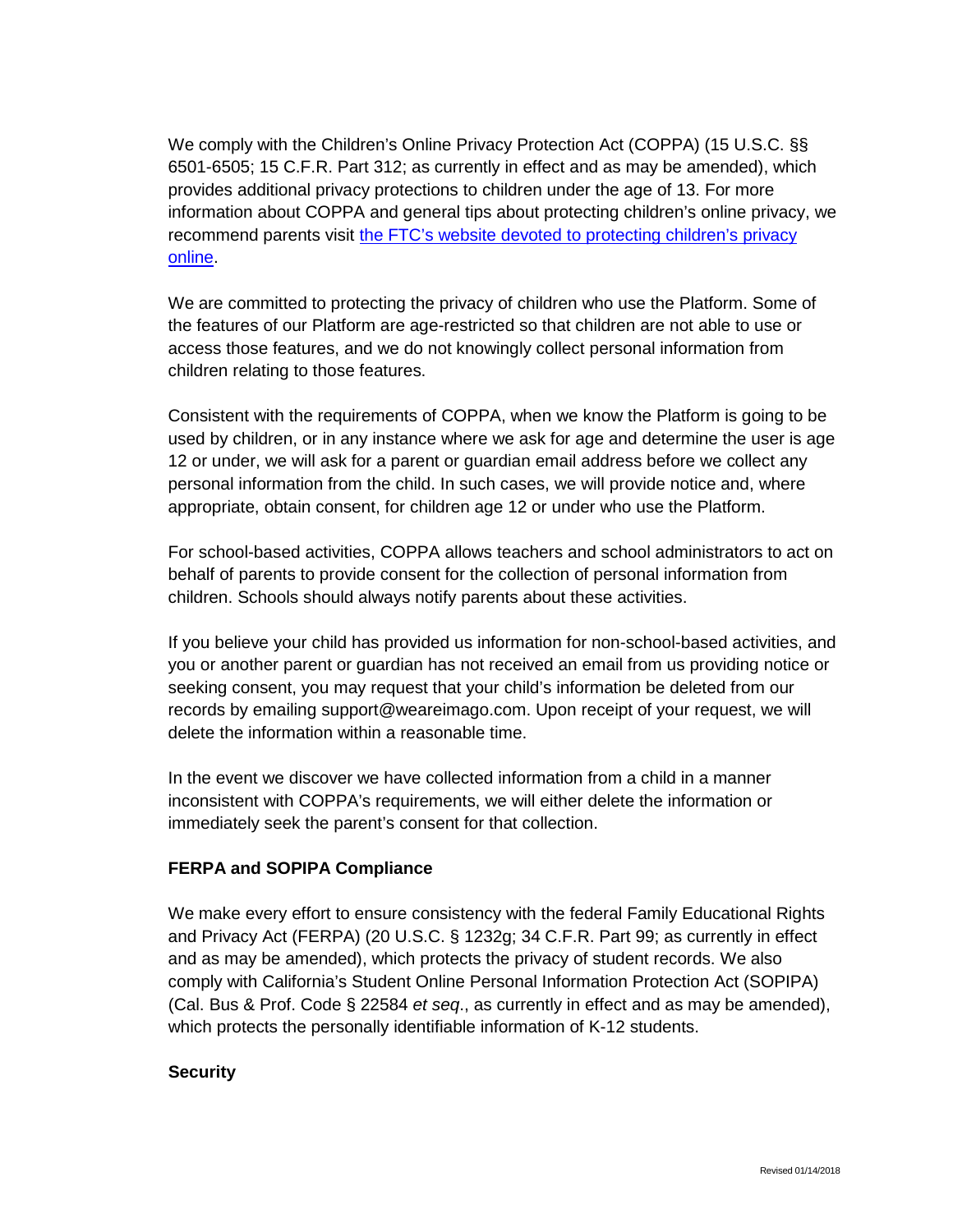We are concerned about safeguarding the confidentiality of your User Provided Information. We have established physical, electronic, and procedural safeguards to protect information in our possession. We limit access to user information to only authorized employees and contractors who need to use that information to operate, develop, or improve the Platform. Please be aware that, although we endeavor to safeguard the information we possess, no security system can prevent all potential security breaches.

## **Your Consent**

By using the Platform, you consent to our possession of your information as set forth in this Privacy and Use Policy, as currently in effect and as may be amended. As used in this policy, the words "possess," "possession," "possessing," or any other form of those words, includes "processing," which means using cookies on a computer/hand held device, or other technology, or using or touching information in any way, including, but not limited to, collecting, storing, deleting, using, combining and/or disclosing information, all of which activities will take place in the United States. If you reside outside the United States, your information may be transferred, processed, and stored outside of the United States under United States privacy standards.

Additionally, your consent is recorded in the Platform when you click the box indicating you have read the terms of this Privacy and Use Policy and agree to them. You will be presented with a confirmation popup in the Platform the next time you log in if you have not yet agreed to the terms.

## **Modifying and Terminating our Platform**

We are constantly changing and improving our Platform. We may add or remove functionalities or features, and we may suspend or stop a Platform altogether.

You can stop using our Platform at any time. We may also stop providing the Platform to you, or add or create new limits to our Platform at any time.

We do not own your data and preserving your access to such data is important. If we discontinue the Platform, where reasonably possible, we will give you reasonable advance notice and a chance to get information out of the Platform.

## **Our Warranties and Disclaimers**

We provide our Platform using a commercially reasonable level of skill and care and we hope that you will enjoy using it. But, there are certain things that we do not promise about our Platform.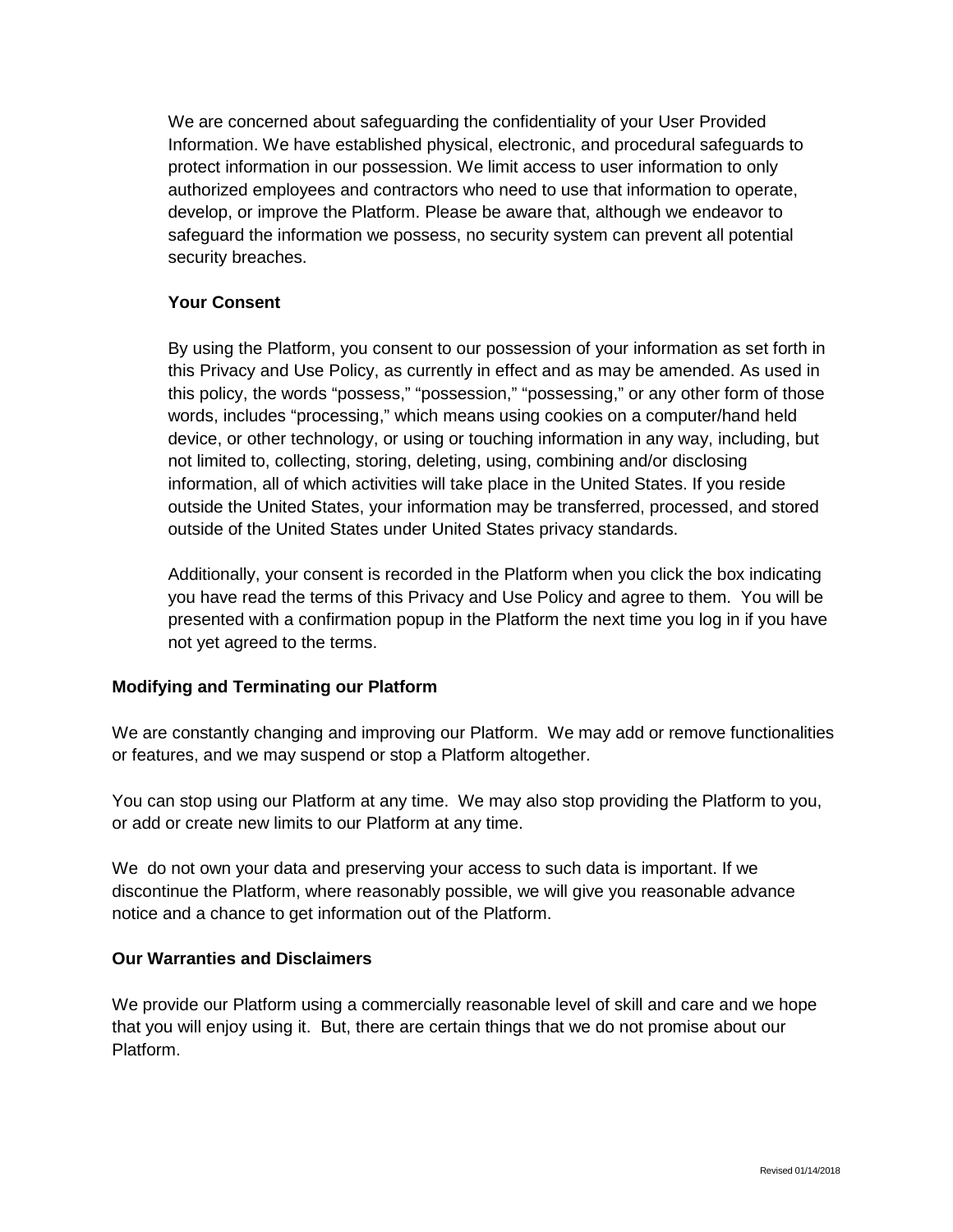OTHER THAN AS EXPRESSLY SET OUT IN THESE TERMS OR ADDITIONAL TERMS, WE DO NOT MAKE ANY SPECIFIC PROMISES ABOUT THE PLATFORM. FOR EXAMPLE, WE DO NOT MAKE ANY COMMITMENTS ABOUT THE CONTENT WITHIN THE PLATFORM, THE SPECIFIC FUNCTIONS OF THE PLATFORM, OR ITS RELIABILITY, AVAILABILITY, OR ABILITY TO MEET YOUR NEEDS. WE PROVIDE THE PLATFORM "AS IS".

SOME JURISDICTIONS PROVIDE FOR CERTAIN WARRANTIES, LIKE THE IMPLIED WARRANTY OF MERCHANTABILITY, FITNESS FOR A PARTICULAR PURPOSE AND NON-INFRINGEMENT. TO THE EXTENT PERMITTED BY LAW, WE EXCLUDE AND DISCLAIM ALL WARRANTIES.

## **Liability for our Services**

WHEN PERMITTED BY LAW, WE WILL NOT BE RESPONSIBLE FOR LOST PROFITS, REVENUES, OR DATA, FINANCIAL LOSSES OR INDIRECT, SPECIAL, CONSEQUENTIAL, EXEMPLARY, OR PUNITIVE DAMAGES.

TO THE EXTENT PERMITTED BY LAW, OUR TOTAL LIABILITY FOR ANY CLAIMS UNDER THESE TERMS, INCLUDING FOR ANY IMPLIED WARRANTIES, IS LIMITED TO THE AMOUNT YOU PAID US TO USE THE PLATFORM (OR, IF WE CHOOSE, TO SUPPLYING YOU THE PLATFORM AGAIN).

IN ALL CASES, WE WILL NOT BE LIABLE FOR ANY LOSS OR DAMAGE THAT IS NOT REASONABLY FORESEEABLE.

## **About these Terms**

This Privacy and Use Policy may be updated from time to time for any reason. We will notify you of any changes to our Privacy and Use Policy by posting the new Privacy and Use Policy on our website and/or the Platform, and by informing you via email or text message, if possible. Consult our website and/or the Platform regularly for changes to this Privacy and Use Policy. We will deem your continued use of the Platform as your approval of all changes to this Privacy and Use Policy.

If there is a conflict between these terms and the additional terms, the additional terms will control for that conflict.

These terms control the relationship between you and us. They do not create any third party beneficiary rights.

If you do not comply with these terms, and we do not take action right away, this does not mean that we are giving up any rights that we may have (such as taking action in the future).

If it turns out that a particular term is not enforceable, this will not affect any other terms.